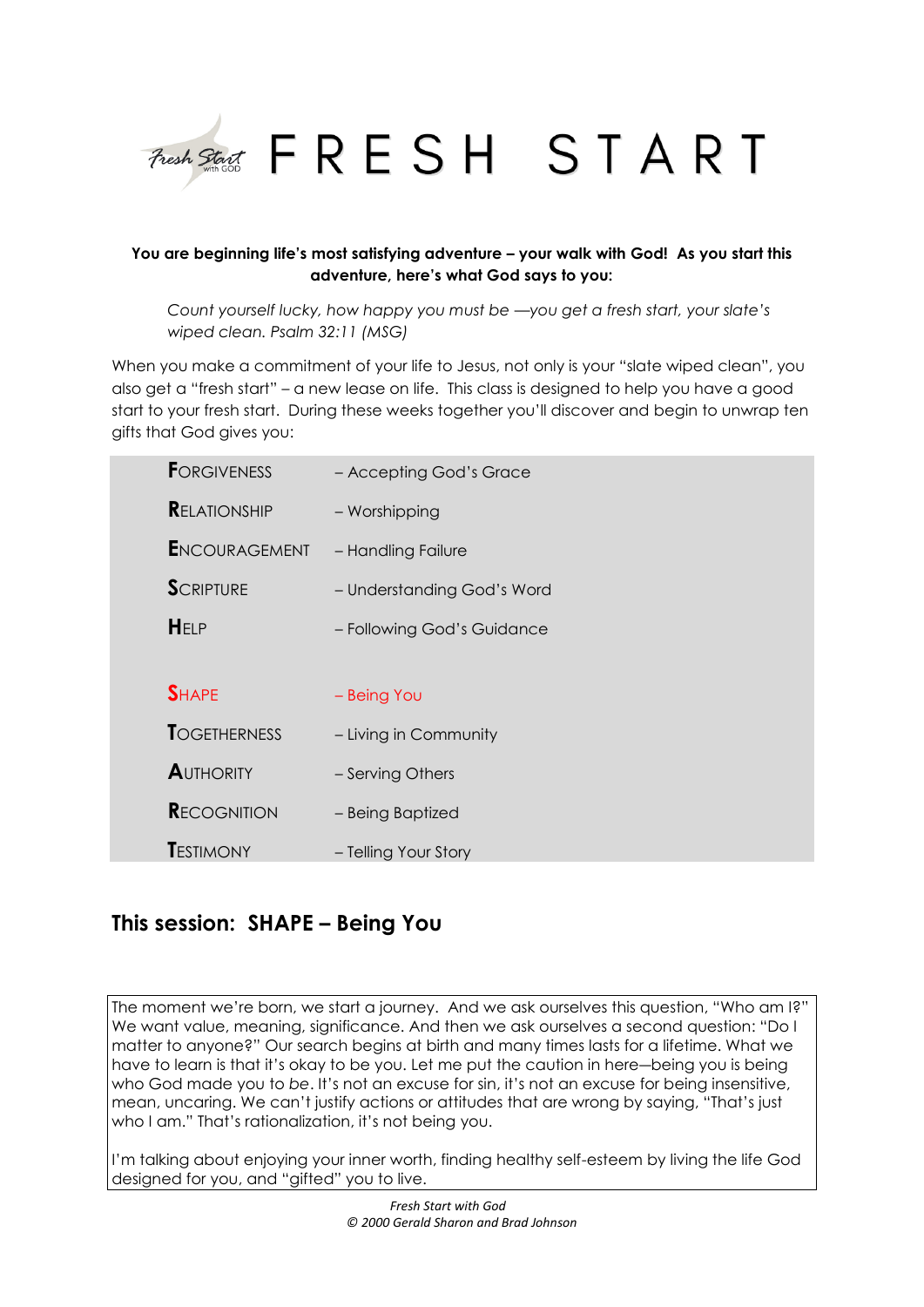*God has given gifts to each of you from His great variety of spiritual gifts. Manage them well so that God's generosity can flow through you. 1 Peter 4:10 (NLT)*

Most individuals spend their entire lives searching for fulfillment of their inner need for significance and worth in three areas.

# **Where are common places where we look for our value?**

# **1. Style**

That's appearance. And we say, "Surely style will give me value, meaning, and significance. I know I'll find my worth in style. What are some advertisements that say you can find your personal value in style?

# *Charm can be deceptive and beauty doesn't last…. Proverbs 31:30 (LB)*

That verse reminds me of two elderly golfers on the eighteenth tee when they saw an elderly woman streak by totally naked. One golfer said to the other golfer, "Did you see what that woman was wearing?" The other golfer said, "No I didn't, but whatever it was, it sure did need ironing."

Some people have bad days because they have bad hair days; or because their outfit doesn't match; or because they've got a pimple.

*The LORD does not look at the things man looks at. Man looks at the outward appearance, but the LORD looks at the heart. 1 Samuel 16:7 (NIV)*

# **2. Status**

Have you ever stopped to think what you're really doing when status becomes a driving force in your life, in the establishment of your self-esteem? There are two words in status, stat and us.

When you're into stat-us you keep stats on us - you and me. You keep up with who's who, who's got what, where they live and what they drive. Status is finding self-esteem, self-worth, confidence in our belongings.

*Confidence placed in riches comes to nothing. Proverbs 11:7 (TEV)*

### **3. Success**

Why, do we do what we do? To be successful. We ask ourselves, "Do I matter to anyone?" And we answer, "I will if I'm successful."

*The LORD says, "The wise should not boast of their wisdom, nor the strong of their strength, nor the rich of their wealth. If any want to boast, they should boast that they know and understand Me…. Jeremiah 9:23-24 (TEV)*

Wisdom, strength and wealth: the "Big Three" in America's value system. We compare, compete, and contrast in all three of these. Why? Because they are what we consider to be success.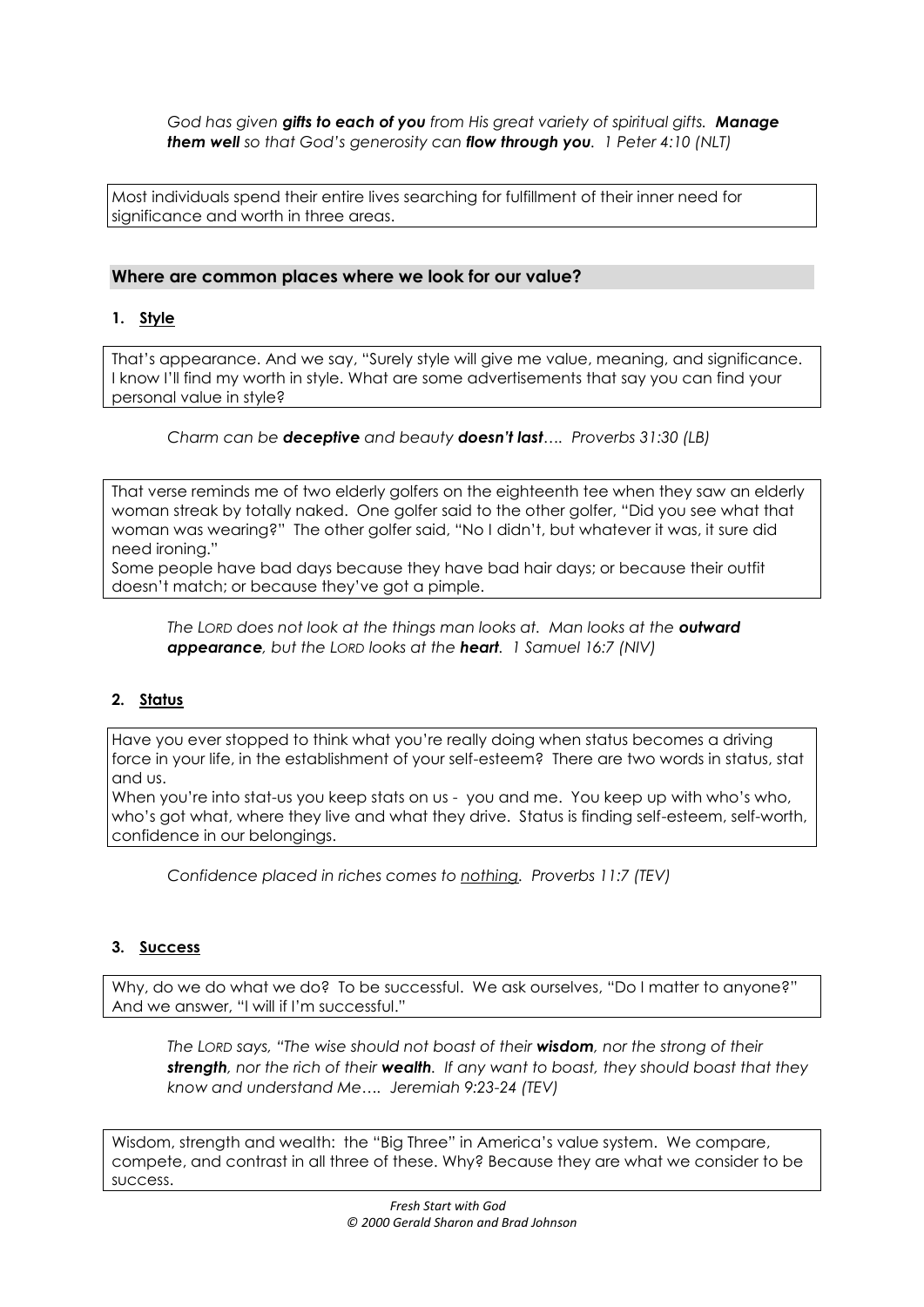Now, let's be clear...listen up. Some of you will leave here and say that I said that none of us should be concerned about our appearance. We should live our entire lives in burlap sacks; never shave or bathe and never use deodorant.

Number two, I said we should never have any goals and it's a sin to make more than \$10,000.00 a year.

Third, I also said we should never be successful. Anybody who's successful should feel bad and repent.

Not so. In God's Word, many of His people were very successful, stylish and had some level of status. But here's the key...listening?...those things were not their sources of personal worth and value. Those things aren't necessarily wrong, unless they are necessary in your life for you to have an understanding of your worth.

# **How can I discover my real value?**

*The Lord gives me honor; He is the source of my strength. Isaiah 49:5 (TEV)*

### **1. Realize I am a masterpiece.**

Let's say that together...I am a masterpiece.

VanGogh's Starry Night:<https://www.vangoghgallery.com/painting/starry-night.html>

Check out the painting on the screen. What is that? Right, VanGogh's, "Starry Night" – and it's a masterpiece. What if you actually owned that painting? What would you do with it? I don't think any of us would want to hide it, we'd want to put it on display where people could enjoy it.

God's Word says we are masterpieces. We're originals. Each of us is a one of a kind.

### **We're much more than works of art, we're works of heart.**

Yet we tend to hide ourselves away instead of putting ourselves on display. Are you doing that with your originality? You shouldn't. Why? Because your originality is a gift from God.

When you die and stand before God, He's not going to say, " ... why weren't you more like \_\_\_\_\_\_\_\_\_\_\_\_." (Billy Graham, Mother Teresa, the Church Pastor) What He might say is, "Why weren't you more like you?" If you're not you, who's going to be you. Stop trying to be somebody else. If you try to be somebody else, you're making a mockery out of God's creative genius. There's no one past, present, or future, who has ever had the exact thoughts going through your mind right now. There's no one who can relate to people exactly like you. There's no one who has your hairline, your build, your laugh, your sneeze – you are one of a kind.

*You made all the delicate, inner parts of my body and knit them together in my mother's womb. Thank You for making me so wonderfully complex! It is amazing to think about. Your workmanship is marvelous—and how well I know it. Psalm 139:13 (LB)*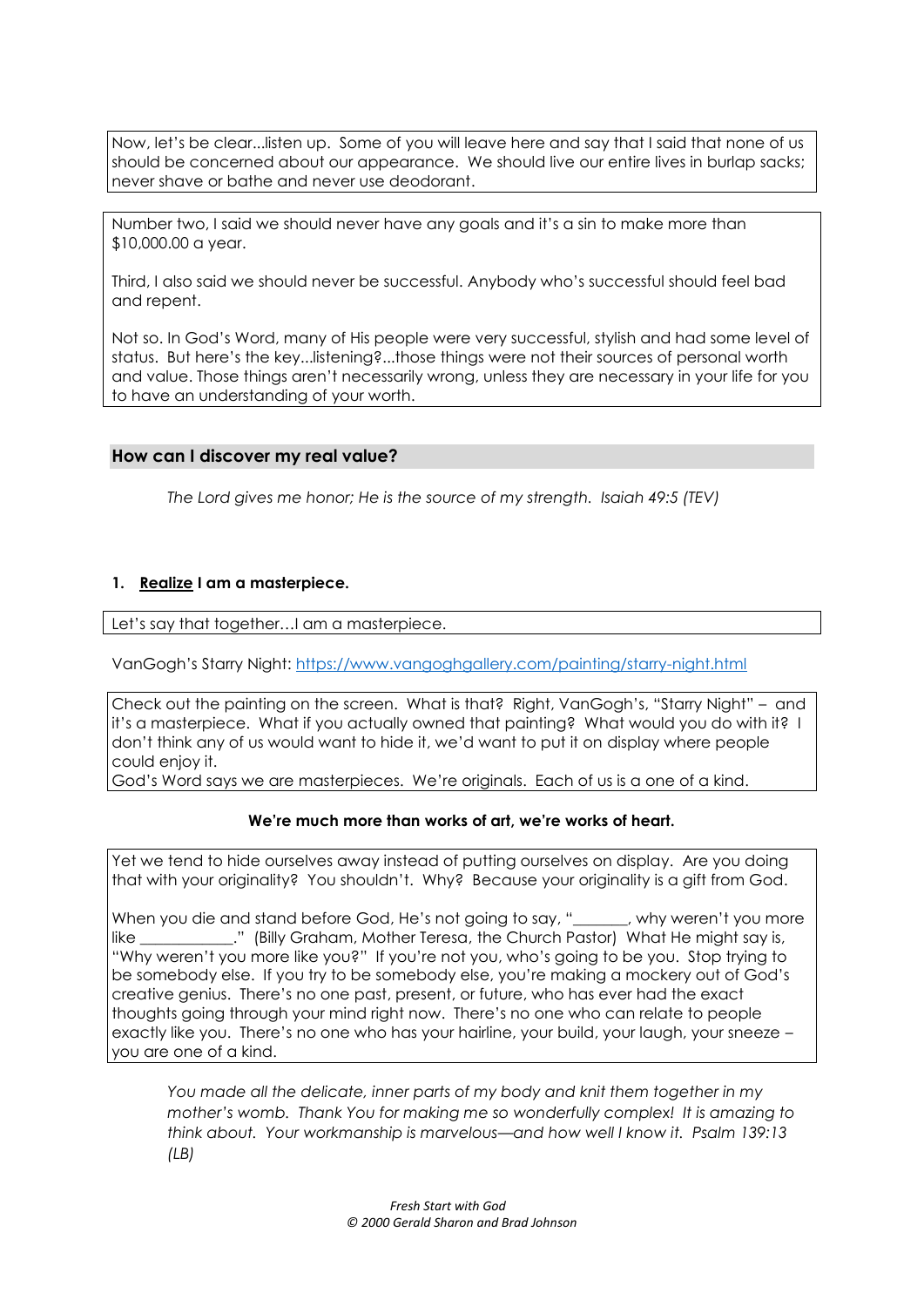# **2. Recognize I was bought with a price.**

Say this with me…I was bought at a price.

Have you ever had a garage sale? What happens? We put all of our junk out and people buy it. They'll buy anything, even outdated clothes, toys with missing pieces, and broken appliances. Why? Because an object is as valuable as the price someone is willing to pay.

If you're still struggling with the question of your value: If you're still asking the question, "Do I matter to anyone?", you are struggling with a price tag. Let me tell you about your price tag.

You're so valuable to God, it cost Him the death, burial, and resurrection of His Son - all just for you. That's how much you matter to God.

*It cost God plenty to get you out of the dead-end, empty-headed life you grew up*  in. He paid with Christ's sacred blood, you know. He died like an *unblemished*, *sacrificial lamb. 1 Peter 1:18-19 (MSG)*

The bottom line is this:

# **I am made to matter!**

You are made to matter; and you're not going to figure out how much you really do matter until you stop striving in the areas of style, status, and success. When you realize you are a masterpiece and recognize you have been bought with a high price, amazing and exciting things will begin to happen as you learn it's okay to be you.

An old country preacher once said, "Be who you is. 'Cause if you is who you ain't, you ain't who you is." One more time... "Be who you is. 'Cause if you is who you ain't, you ain't who you is."

I want you to know this―God sees your incredible potential, and you are more valuable to God than you can even begin to imagine.

*God's children are even more precious than fine gold. Lamentations 4:2 (Paraphrase)*

Tom Brokaw of NBC News said, "It's easy to make a buck in our society; it's tough to make a difference."

I want you to know this, and you need to listen closely You are designed to make a difference.

I am designed to make a difference!

Say that with me, "I am designed to make a difference."

Here's the catch…to do that―for you to make a difference―you've got to be you. "'Cause if you is who you ain't, you ain't who you is." Zig Ziglar once said, "If man can take molded bread and turn it into medicine, what can an awesome God make out of you?"

And that takes us to number 3.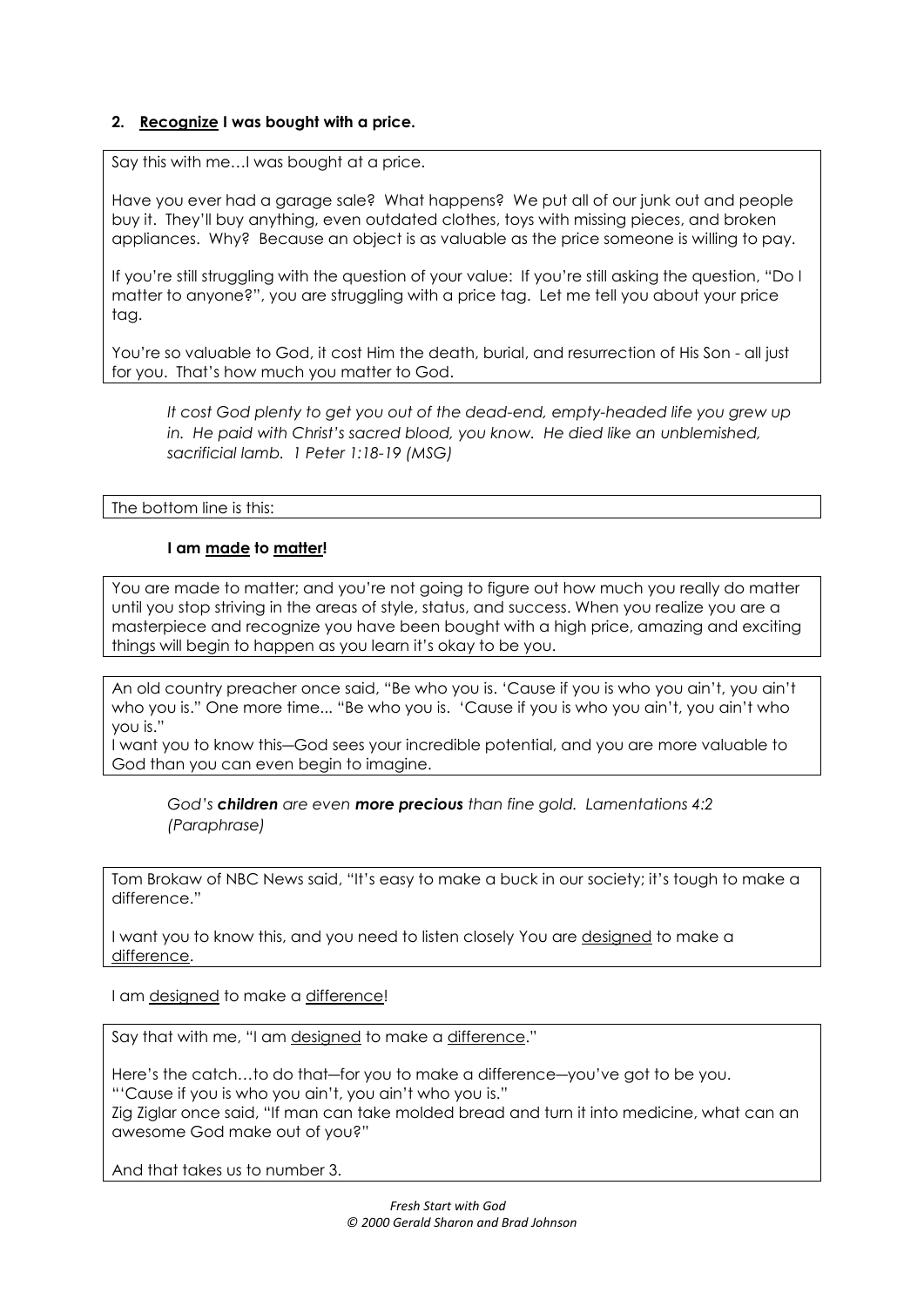# **3. Reflect my shape.**

*Your hands* **formed** and **shaped me**.… Job 10:8a (GN)

# **There are five personal factors that determine your SHAPE:**

These are all covered in detail in 301, but I just want to introduce you to them now.

1. **S**piritual Gifts

Spiritual gifts are special abilities given by the Holy Spirit to every person when they become a Christian. These gifts are to be used to minister to others, and to help build up the body of Christ, the Church.

*There are different kinds of spiritual gifts but the same Spirit gives them. There are different ways of serving, but the same Lord is served. There are different abilities to perform service, but the same God gives ability to everyone for their service. The Spirit's presence is shown in some way in each one, for the good of all. 1 Corinthians 12:4-7 (GN)*

2. **H**eart

*God has put it into their hearts to accomplish His purpose. Revelation 17:17 (NIV)*

The heart, the passions you have, God placed them in your life. He wants to help you see how that part of your shape, your design can be used to make a difference in our world.

## 3. **A**bilities

*I (God)...have given him skill, ability, and knowledge in all kinds of crafts.* 

*Exodus 31:3 (NIV)*

All of us have some natural talents and abilities. When we combine those with our spiritual gifts and use them in our area of passion, they multiply their effectiveness.

### 4. **P**ersonality

It's obvious that God doesn't use a cookie cutter to stamp out people. He loves variety. Just look around this room. And there is not a "right" or "wrong" personality. We need variety to keep balance. When you take a look at your personality, you'll be able to see the best places to plug your spiritual gifts, abilities, and heart to work in the church.

*For you have heard of my past...I persecuted the church with a fanatical zeal...and did my best to destroy it...I was ahead of most of my contemporaries in the Jewish religion, and had a boundless enthusiasm. Galatians 1:13-14 (Ph)*